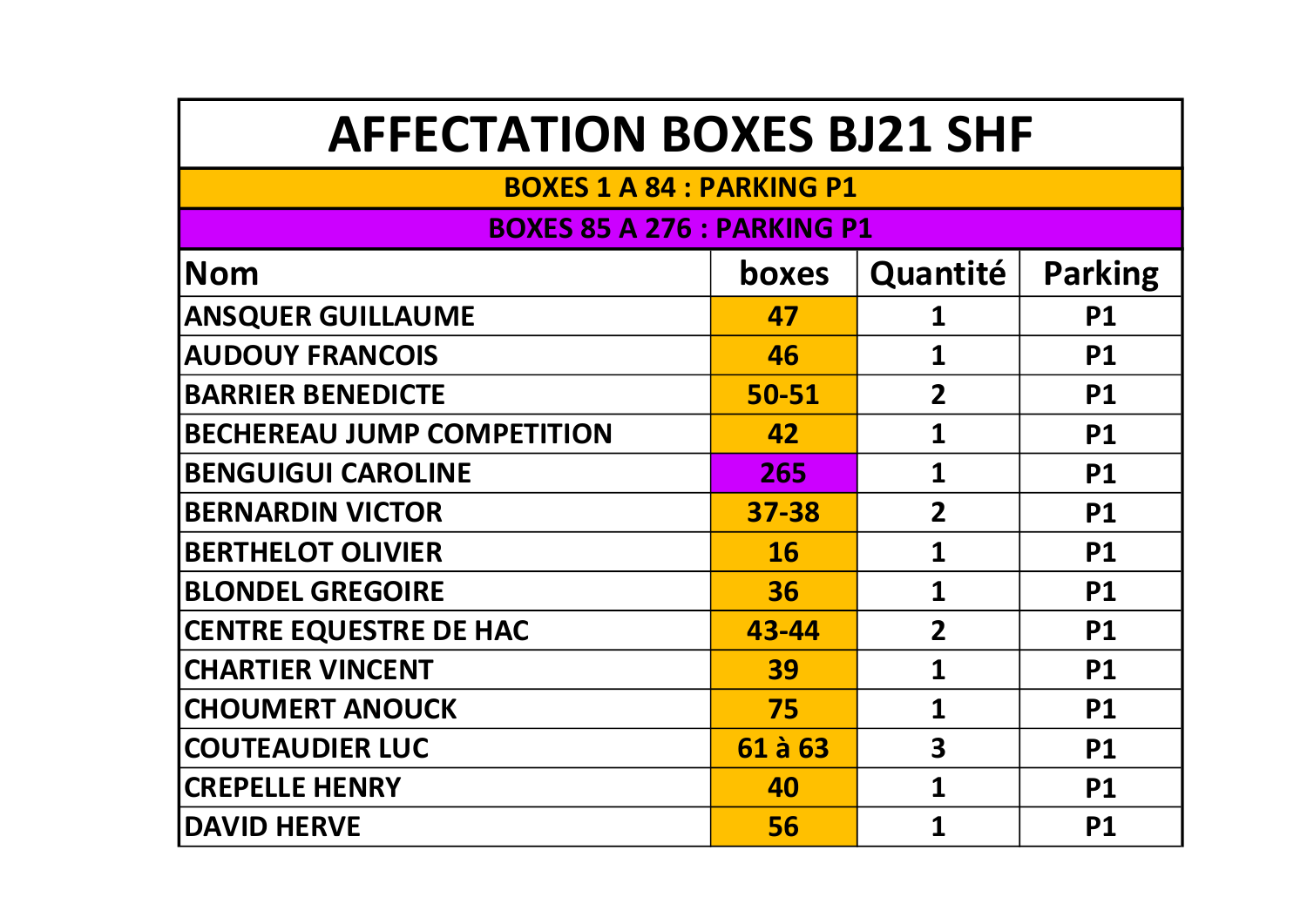# AFFECTATION BOXES BJ21 SHF

#### BOXES 1 A 84 : PARKING P1

#### BOXES 85 A 276 : PARKING P1

| <b>Nom</b>                          | boxes     | Quantité                | <b>Parking</b> |
|-------------------------------------|-----------|-------------------------|----------------|
| <b>DESLANDES VICTOR</b>             | 41        | 1                       | <b>P1</b>      |
| <b>DEUQUET MARIE LAURE</b>          | 77 à 82   | 6                       | <b>P1</b>      |
| <b>DODIN HELENE</b>                 | 53        | $\mathbf{1}$            | <b>P1</b>      |
| <b>DORNIER CAMILLE</b>              | $22 - 23$ | $\overline{2}$          | <b>P1</b>      |
| <b>DOUCET BASILE</b>                | 76        | 1                       | <b>P1</b>      |
| <b>ECURIES DES GRANDS ROBINEAUX</b> | 34-35     | $\overline{2}$          | <b>P1</b>      |
| <b>ELEVAGE DU MOULIN</b>            | 17        | 1                       | <b>P1</b>      |
| <b>EQUIDIS SARL</b>                 | 57 à 60   | $\overline{\mathbf{4}}$ | <b>P1</b>      |
| <b>GOASDUFF FRANCOIS</b>            | 66-67     | $\overline{2}$          | <b>P1</b>      |
| <b>HALLIER THIDARA</b>              | 68        | 1                       | <b>P1</b>      |
| <b>HARAS DE HUS</b>                 | 25 à 28   | 4                       | <b>P1</b>      |
| <b>HARDY LAURENCE</b>               | 70        | 1                       | <b>P1</b>      |
| <b>JOSENHANS FREDERIC</b>           | 49        | $\mathbf 1$             | <b>P1</b>      |
| <b>KIKKULI</b>                      | 83-84     | $\overline{2}$          | <b>P1</b>      |
| <b>LE REUN JEAN JACQUES</b>         | 45        | 1                       | <b>P1</b>      |